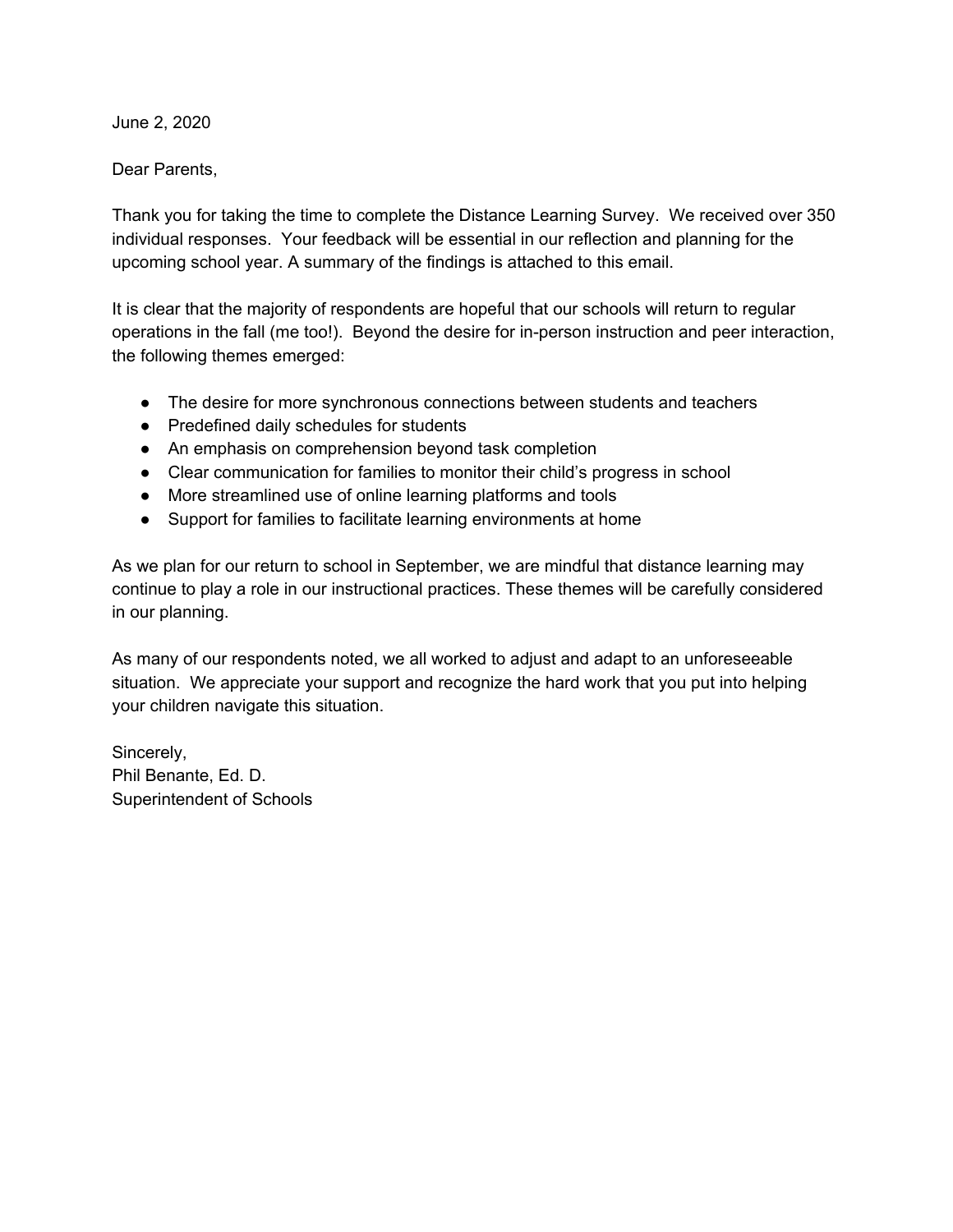# **Haldane Central School District Distance Learning Survey Results May 2020**

| <b>Total Responses:</b> | 348 |
|-------------------------|-----|
| Elementary School:      | 158 |
| Middle School:          | 77  |
| High School:            | 101 |

## **Survey Questions**

1. Does your child have reliable internet access and a reliable device (laptop, computer, tablet) at home? **(347 responses)**

### **Total**

94% have reliable internet access 52% have at least one reliable device 1.2% do not have reliable internet access 1.4% do not have at least one reliable device

### **2. My child is actively engaged with their teachers and classwork. (347 responses)**

|                 | <b>Total</b> | <b>Elementary</b> | <b>Middle</b> | <b>High</b> |
|-----------------|--------------|-------------------|---------------|-------------|
| Agree           | 69%          | 76%               | 58%           | 69%         |
| <b>Disagree</b> | 21%          | 16%               | 32%           | 17%         |
| <b>Not Sure</b> | 10%          | 8%                | 10%           | 14%         |

#### **3. My child is learning new concepts and is being challenged to grow. (344 responses)**

|                 | <b>Total</b> | <b>Elementary</b> | <b>Middle</b> | <b>High</b> |
|-----------------|--------------|-------------------|---------------|-------------|
| Agree           | 45%          | 59%               | 30%           | 29%         |
| <b>Disagree</b> | 27%          | 19%               | 43%           | 29%         |
| <b>Not Sure</b> | 28%          | 22%               | 27%           | 42%         |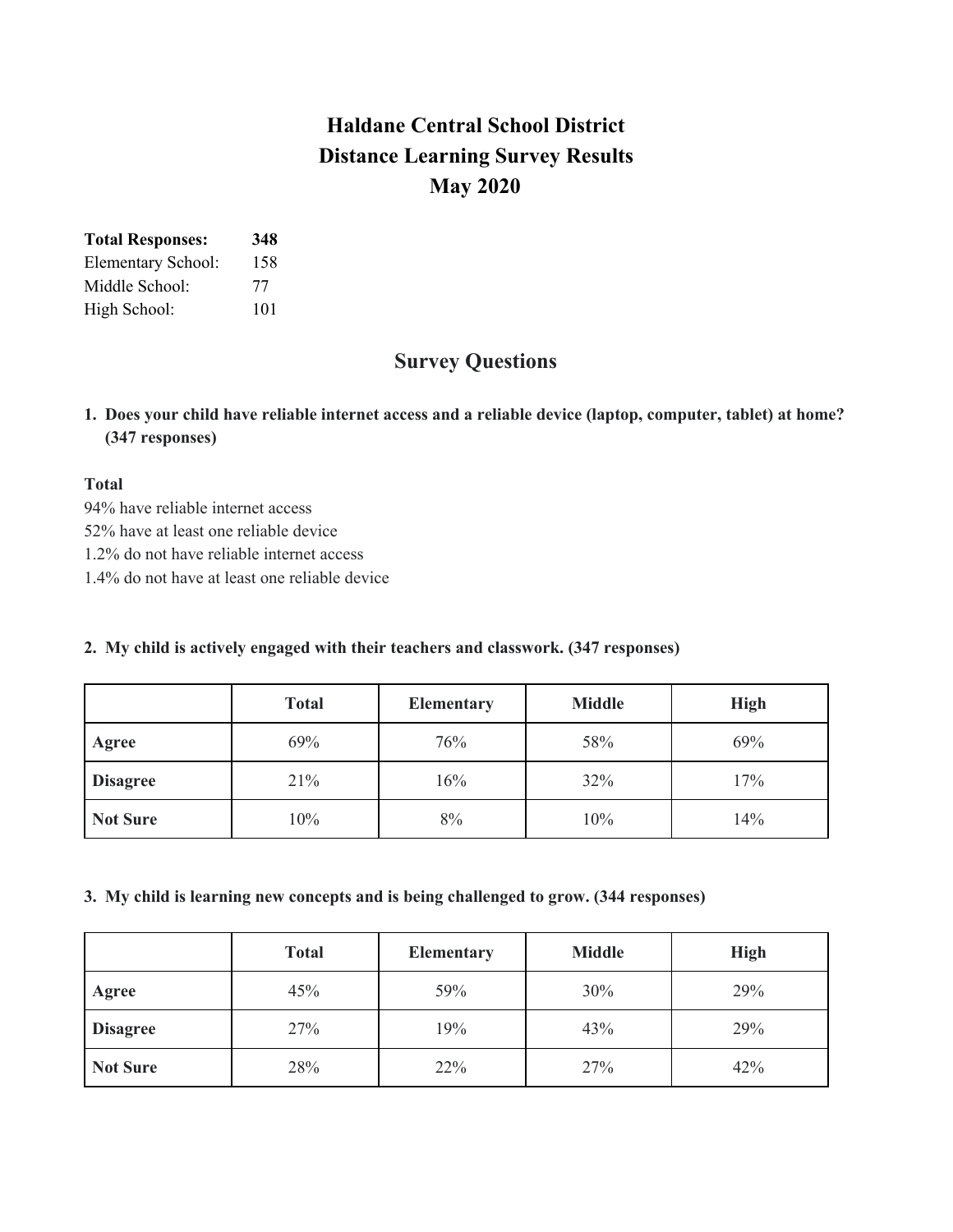4. If your child has an Individual Education or 504 Plan, are the lessons and activities that your child is **receiving appropriate and helping them reach their goals? (310 responses)**

|                                                        | <b>Total</b> | <b>Elementary</b> | <b>Middle</b> | <b>High</b> |
|--------------------------------------------------------|--------------|-------------------|---------------|-------------|
| Child does not have IEP/504                            | 75%          | 79%               | 69%           | 74%         |
| Yes, my child is receiving the support<br>they need    | 15%          | 13%               | 17%           | 16%         |
| No, my child is not receiving the<br>support they need | 10%          | 8%                | 14%           | 10%         |

**5. Haldane's administration and teachers have kept us informed during the school closure, with clear details about distance learning. (342 responses)**

|                 | <b>Total</b> | <b>Elementary</b> | <b>Middle</b> | <b>High</b> |
|-----------------|--------------|-------------------|---------------|-------------|
| Agree           | 85%          | 92%               | 68%           | 86%         |
| <b>Disagree</b> | 15%          | 8%                | 32%           | 14%         |

#### **6. I received prompt replies to my questions during the school closure. (343 responses)**

|                 | <b>Total</b> | <b>Elementary</b> | <b>Middle</b> | <b>High</b> |
|-----------------|--------------|-------------------|---------------|-------------|
| Agree           | 78%          | 87%               | 75%           | 66%         |
| <b>Disagree</b> | $2\%$        | ----              | $5\%$         | 4%          |
| No questions    | 20%          | 13%               | 20%           | 30%         |